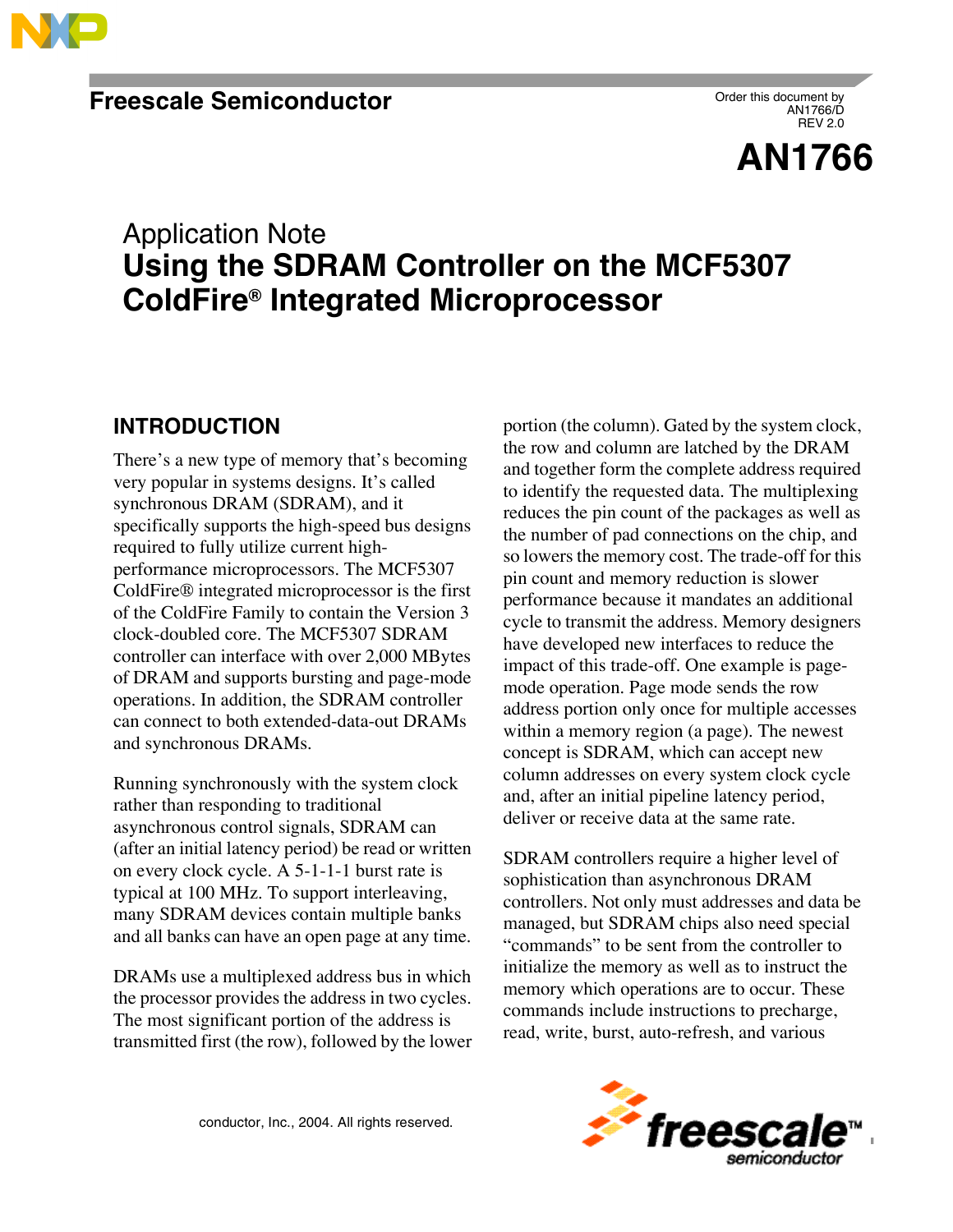

combinations of these functions. A good controller is necessary to unburden the CPU from the overhead of these tasks. The MCF5307 ColdFire microprocessor's synchronous/asynchronous DRAM controller (SADRAMC) performs these functions for a variety of DRAMs through the use of internal configuration registers. These registers let programmers set up the controller according to specific memory system requirements.

SDRAMs operate in a different fashion than asynchronous DRAMs. The use of commands to initiate special actions is particularly unique, as is the use of data pipelines. Commands are issued to memory by using specific encoding on the address and control pins. One of the first operations after a system reset must be to configure the SDRAM operating parameters by issuing a command to the SDRAM mode register. Using the MCF5307 SADRAMC, this can only be accomplished after setting up the MCF5307 SDRAM Controller Control Register (DCR), the DRAM Address and Control Register(s) (DACRx) and the DRAM Mask Register(s) (DAMRx) appropriately. These registers set the address space and operating parameters for the controller. Once the MCF5307 DRAM controller is set up, it's time to begin the initialization sequence for the SDRAM itself.

First, a "Precharge All" (PALL) command is sent to the SDRAM. To do this, write a "1" to the IP bit (bit 3) in the DACRx register and access any memory space in the preferred SDRAM bank. Next, enable refresh by writing a "1" to the RE bit of DACR0 and DACR1 and then wait until at least eight refresh cycles have occurred. At this time, the Mode Register Set (MRS) command can be issued. Writing to the mode register simply involves setting the IMRS bit in the DACRx registers and then writing to the SDRAM. Use an address that contains the proper information on its lower bits and also has the upper address bits set so that the access

falls in the established SDRAM space as previously programmed into the DACRx and DMRx registers. This step is further detailed in Example 1.

### **MCF5307 SADRAMC SIGNALS**

The MCF5307 SADRAMC interfaces to SDRAMs through the use of the following signals:

*Synchronous Row Address Strobe* (SRAS) indicates a valid row address is present and can be latched by the SDRAM.

*Synchronous Column Address Strobe* (SCAS) indicates a valid column address is present and can be latched by the SDRAM.

*DRAM Read/Write* (DRAMW) is asserted (active-low) when a write operation is to be performed. It will be negated (high) for read operations.

*Synchronous DRAM Clock Enable* (SCKE). This active-high output is registered to route directly to the CKE (clock enable) signal of external DRAMs when the MCF5307 SDRAM controller is operating in synchronous mode. The CKE signal enables or disables the clock internal to the memory chips. When CKE is low, the memory can go into a power-down mode. Operations can be suspended, or the memories can enter self-refresh mode.

*Clock Output* (called BCLKO on the MCF5307) connects to the CLK input on SDRAMs. BCLKO represents the bus clock, and as such is not unique to the SDRAM controller but can be used for other purposes throughout the system as well.

Another signal included in the SDRAM controller is the EDGESEL, which can provide extra hold time for the signals to the memory. This signal can monitor the clock at the input to the SDRAM, and cause data, address, and

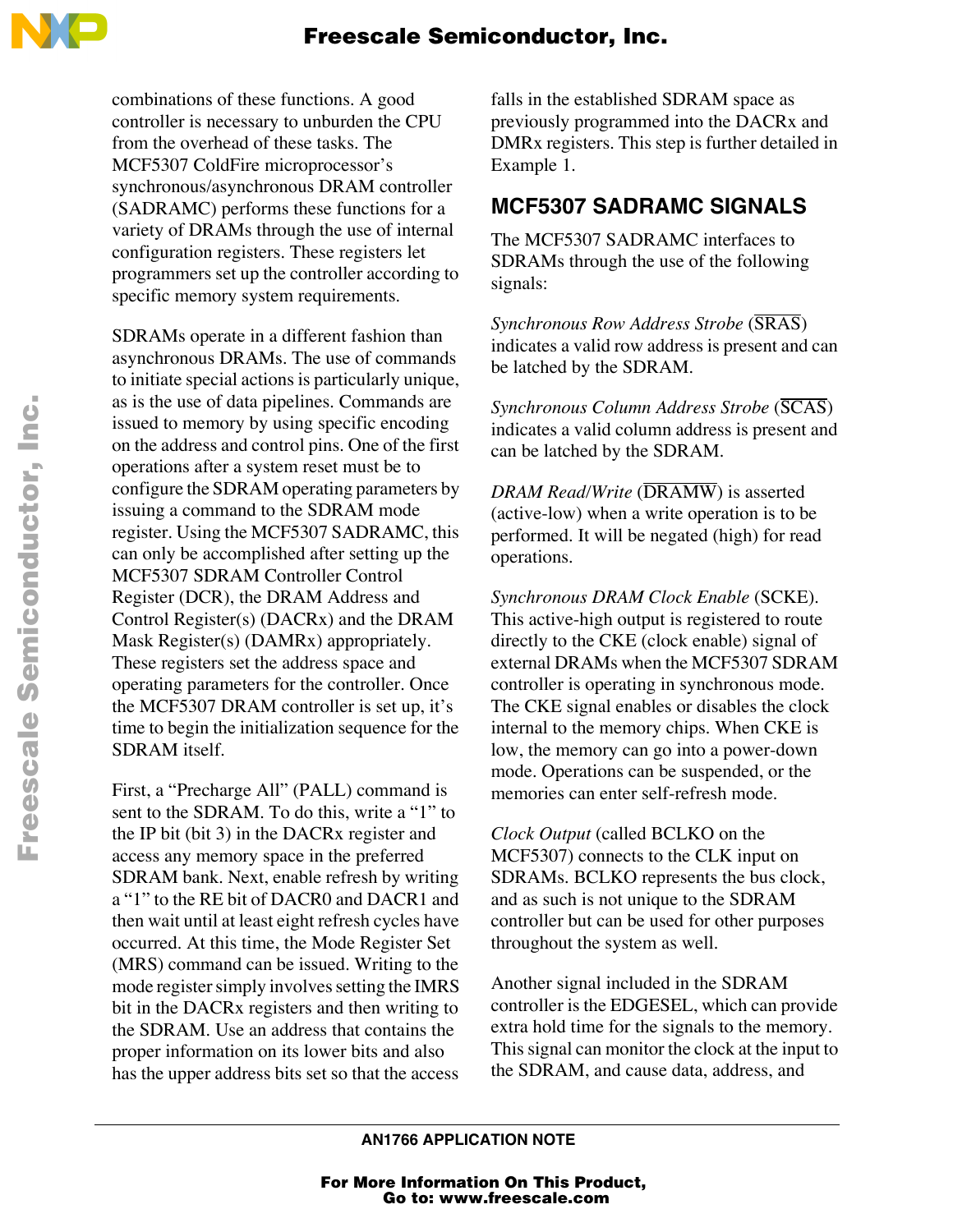

control outputs to remain active for an additional time after BCLKO transitions. A more detailed explanation is provided in the *MCF5307 User's Manual*.

Additionally, the  $\overline{CAS}$ [3:0] signals serve as output qualifiers or masks to select specific bytes. These are referred to on the SDRAM as "mask qualifiers," or  $\overline{DQM}$  signals. The timing for these is fixed by the design of industrystandard SDRAMS and is not programmable. When reading from SDRAM, the  $\overline{DQM}$  lines must be valid two clocks prior to the availability of the data to which they apply. When writing to SDRAM, the  $\overline{DQM}$  signals will be valid coincidentally with the data being written.  $\overline{CAS0}$ affects the least significant byte while  $\overline{CAS3}$ operates on the most significant byte.

Finally,  $\overline{RAS}$ [1:0] on the MCF5307 are used to enable either of the two SDRAM banks that the controller can support. They are typically connected to chip-select pins on the SDRAM.

# **GENERAL OPERATION**

The controller on the MCF5307 manages the interface to the SDRAM subsystem through the control signals  $\overline{RAS}$ ,  $\overline{CAS}$ , and  $\overline{DRAMW}$  as well as multiplexing the address signals. The controller also provides termination of the access cycle. The exact operation of these signals is set by the configuration of the on-chip control registers and is explained in the user's manual, so it will not be repeated here. However, the physical connection from the MCF5307 to a particular SDRAM chip will vary depending on the exact memory device chosen, and the first order of business is to determine how the address signals should be routed to the memory.

This Application Note includes two examples; however, first it is worthwhile to examine the generic address connection scheme used in the SADRAMC. The following table shows the physical connections needed to operate 8-, 16-, and 32-bit-wide memory systems. Note that this table is described as the "generic" connection scheme. That is because it is completely applicable only for symmetrical memory devices. For memory chips that have unequal numbers of row and column addresses some adjustments are needed. Both of the examples included herein will further illustrate this statement. Additional information is presented in the Special Considerations section at the end of this document.

#### **GENERIC ADDRESS CONNECTION SCHEME**

| <b>MCF5307</b> | <b>SDRAM</b><br><b>ROW</b> | <b>SDRAM</b><br><b>COLUMN</b> | NOTES RELATING TO<br>PORT SIZES |
|----------------|----------------------------|-------------------------------|---------------------------------|
| 17             | 17                         | 0                             | 8-bit port only                 |
| 16             | 16                         | 1                             | 8- and 16-bit ports             |
| 15             | 15                         | 2                             |                                 |
| 14             | 14                         | 3                             |                                 |
| 13             | 13                         | 4                             |                                 |
| 12             | 12                         | 5                             |                                 |
| 11             | 11                         | 6                             |                                 |
| 10             | 10                         | $\overline{7}$                |                                 |
| 9              | 9                          | 8                             |                                 |
| 17             | 17                         | 16                            | 32-bit port only*               |
| 18             | 18                         | 17                            | 16-bit port only*               |
| 19             | 19                         | 18                            |                                 |
| 20             | 20                         | 19                            |                                 |
| 21             | 21                         | 20                            |                                 |
| 22             | 22                         | 21                            |                                 |
| 23             | 23                         | 22                            |                                 |
| 24             | 24                         | 23                            |                                 |
| 25             | 25                         | 24                            |                                 |

\*See *Asymmetrical Memory Devices* in the Special Considerations section at the end of this document.

This table details the row and column address signals driven by the physical address pins on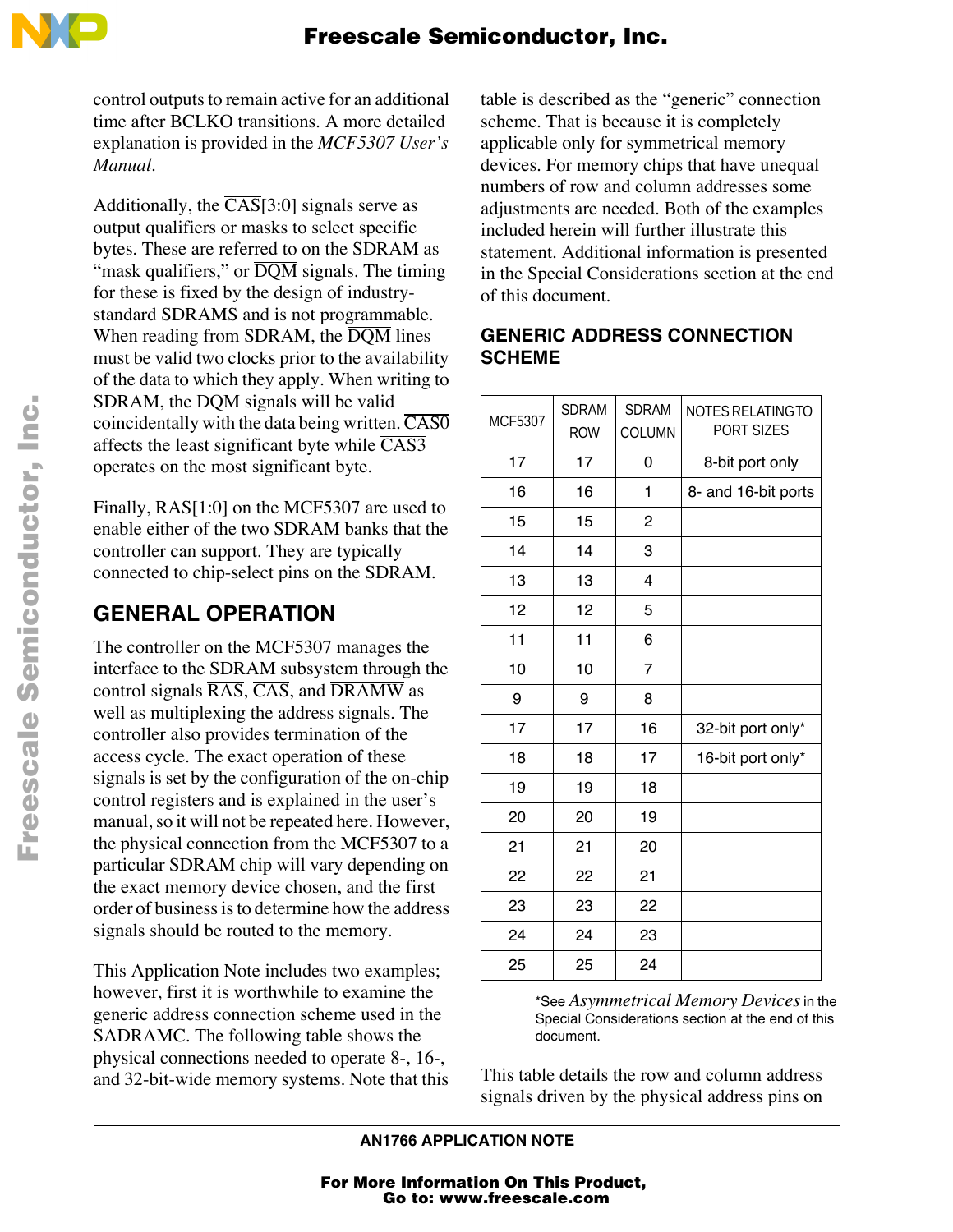

the MCF5307. Some differences exist for each of the three possible port sizes. Note that only 8 bit ports use an A0 address from the MCF5307. Because 16- and 32-bit ports will issue either words or longwords when accessed, they do not use the MCF5307 A0 signal. Likewise, the configuration for 32-bit ports uses neither A0 nor A1. This presents a slight problem as SDRAM address signal A0 is issued on physical pin A17 of the MCF5307 along with SDRAM address signal A17. While A0 is not used for the larger ports, A17 is still needed. The MCF5307 SDRAM controller provides for this by changing the column address that appears on physical pin A17 of the processor whenever an 8-bit port is not selected. This is determined by the settings of the Port Size bits (bits 4 and 5) in the MCF5307 SADRAMC DACRx registers. For 8-bit ports, MCF5307 physical pin A17 will drive logical address A0 during the  $\overline{CAS}$  cycle. When 16- or 32-bit ports sizes are programmed, the  $\overline{CAS}$  cycle of pin A17 will drive logical address A16, as indicated in the generic connection scheme. The notes in the generic address connection scheme table identify which physical pins of the MCF5307 are used for various port sizes.

While the Generic Address Connection Scheme table only lists physical MCF5307 pins from 17 to 25, in fact SDRAM row addresses will appear on pins all the way up to pin A31 on the MCF5307. Column addresses however, are limited to the pins shown (A17 to A25). This permits the use of larger memories in the future.

## **EXAMPLE 1:**

#### **MICRON TECHNOLOGY MT48LC2M8A-10**

This part is rated for bus speeds of up to 66 MHz. The CAS latency is 2 clocks (9 ns) with 3 ns setup and 1 ns hold times. It is organized as 1 MByte X 8-bits X 2 banks. For this example, assume a 16-bit- wide port using two memory chips. This will give 2 megawords of SDRAM.

Complete data sheets for this and otherMicron memory devices can be found at http:// www.micron.com/mti/msp/html/datasheet.html



MCF5307 Bank 0 configured as 2M Words X 16 bits

### **Connecting the physical address lines.**

To create a 16-bit port with a depth of 2 megawords, 21 address signals are needed. That is, the address range would be from zero to 0x1FFFFF. These are made up of 11 row addresses, 9 column addresses, and one bank select line. Because the access width is 16 bits, A0 is not used (bytes are not individually accessed via the address lines). Starting with A1, which is physically on pin A16 of the MCF5307, the combined number of address lines needed to access 2 megawords is 21. The row/column muxing by the MCF5307 SADRAMC would therefore look like this:

#### **EXAMPLE 1: ADDRESS PIN CONNECTIONS .**

| SDRAM | MCF5307 | <b>SDRAM</b><br><b>ROW</b> | SDRAM<br>COLUMN |  |
|-------|---------|----------------------------|-----------------|--|
| A0    | A16     | A16                        | A01             |  |

o

r, I

n

.<br>ق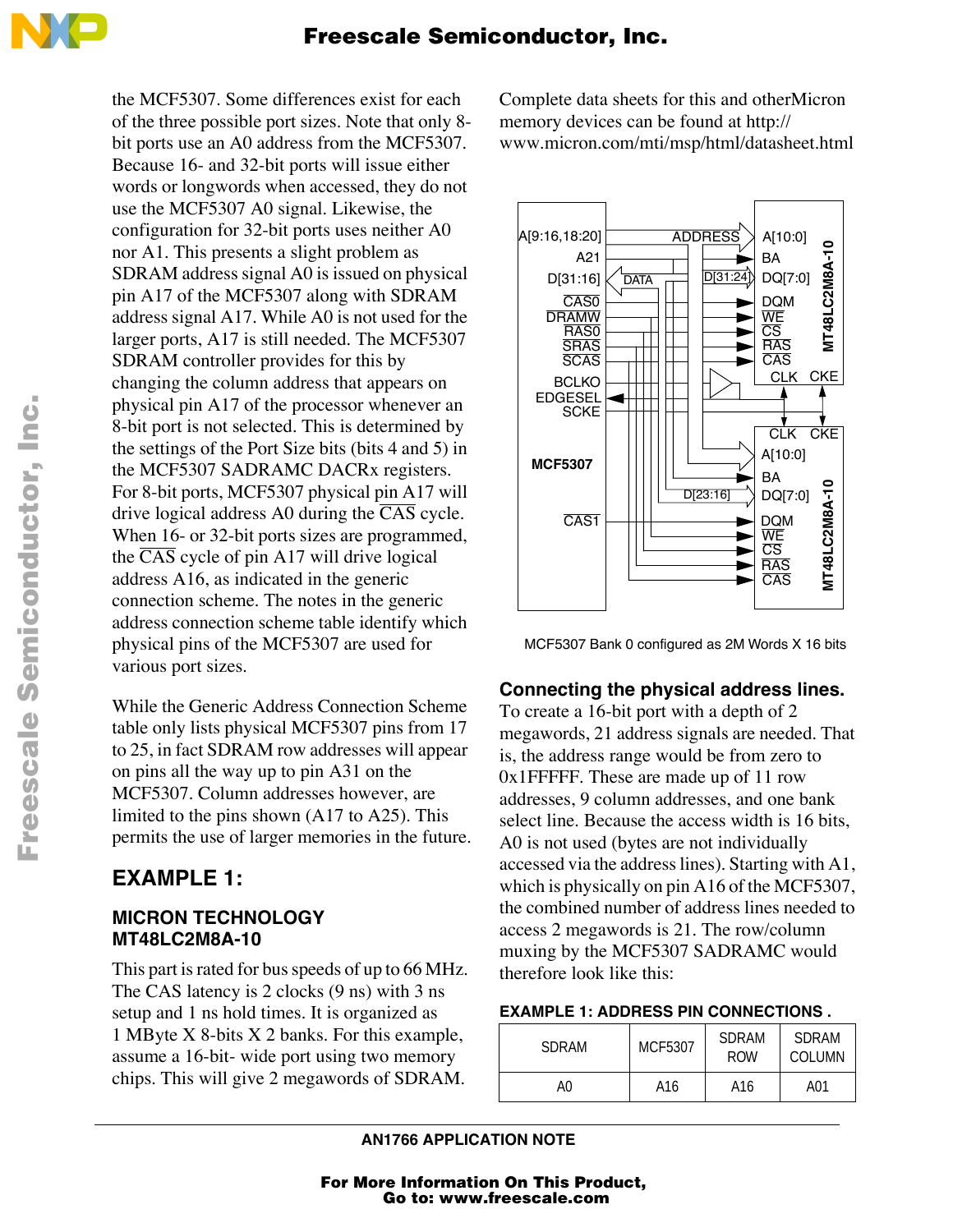Freescale Semiconductor, Inc.

| SDRAM          | MCF5307 | <b>SDRAM</b><br><b>ROW</b> | <b>SDRAM</b><br><b>COLUMN</b> |
|----------------|---------|----------------------------|-------------------------------|
| A <sub>1</sub> | A15     | A15                        | A02                           |
| A <sub>2</sub> | A14     | A14                        | A03                           |
| A3             | A13     | A13                        | A04                           |
| A4             | A12     | A12                        | A05                           |
| A <sub>5</sub> | A11     | A11                        | A06                           |
| A <sub>6</sub> | A10     | A10                        | A07                           |
| A7             | A09     | A09                        | A08                           |
| A8             | A18     | A18                        | A17                           |
| A9             | A19     | A19                        |                               |
| A10            | A20     | A20                        |                               |
| ΒA             | A21     | BA                         |                               |

This row/column muxing provides the necessary 21 address signals (21:01) to access the 16-bitwide port. As mentioned earlier, address signal A0 is not used. Notice that MCF5307 address signal A17 was skipped. The generic connection table identifies this as used only for 8- or 32-bit ports. When the SADRAMC is configured for 8 bit ports, pin A17 drives row address A17 and column address A0. For 32-bit ports pin A17 on the MCF5307 drives row address A17 and column address A16. Because this example is based on a 16-bit port, MCF5307 physical address pin A16 is used to supply address signal A16 as a column address, along with row address A1. The MCF5307 pin A17 is therefore not used in favor of the next pin, which is A18. This pin (A18) supplies the missing address signal A17 as a row address, and also continues the addressing sequence by providing SDRAM address A18. Because all SDRAM column addresses have now been accounted for, the final task is to connect additional pins to provide the remaining row addresses. The MCF5307 address pins A19 and A20 are used for this task, along with A21 as the SDRAM Bank Select signal.

### **SDRAM INITIALIZATION**

The physical connections between the processor and the SDRAM are established. Before the memory can be used however, it must be initialized. After power is applied to the memory and the clock is running and stable, a 100 usec delay is required before the SDRAM accepts commands. During this time, the MCF5307 DCR, DACRx, and DCMRx registers can be initialized (but do not enable refresh at this time).

The DRAM Control Register (DCR) in this example should be loaded with the value 0x822B. This value sets the controller to synchronous operation, enables address multiplexing, and programs the SCKE pin to be clock enable. This value also doesn't initiate refresh. Refresh timing (required delay following the issue of a refresh command before an activate command can be given) is set for 6 bus clocks. This is determined by the  $t_{RC}$  spec of the SDRAM. Finally, the Refresh Count (RC) field is loaded with the value 0x2B (decimal 43). This value programs the frequency of refresh operations. To determine the correct RC field value, divide the number of bus clocks allowed between refreshes by 16. This result minus one gives the number to load into the RC field. The Micron SDRAM spec states a maximum time period for refresh commands of 15.5 usec. This equates to 697.5 bus clocks at 45 MHz. To convert this to a RC field value, perform these calculations:

> # of bus clocks =  $(RC$  Field +1)  $*$  16 697.5 bus clocks =  $(RC$  Field +1)  $*$  16  $697.5/16 = (RC Field +1)$  $(697.5/16) - 1 = RC$  Field  $42.6 = RC$  Field

This result indicates the maximum delay between refreshes. A value of 42 decimal should be used (2A hexadecimal).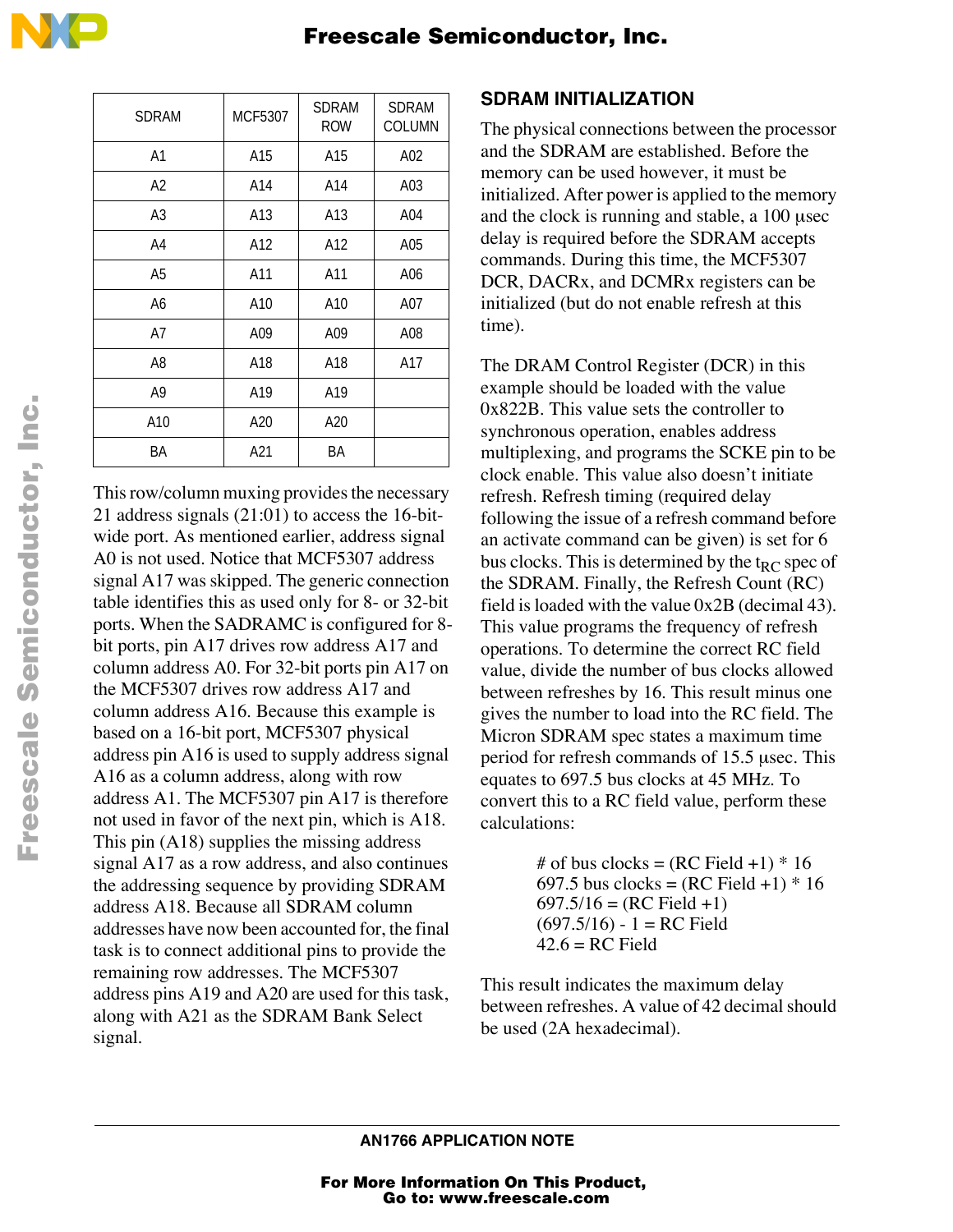

Before issuing any commands to the SDRAM, load appropriate values into the DACRx and DCMRx registers to establish the preferred location in the system memory map for the SDRAM. Again, do not initiate refresh yet.

After this step and the necessary 100 usec delay has been completed, issue a "precharge all" (PALL) command by setting the IP bit (bit 3) in the DACRx register to a one, and then accessing any memory location in the associated SDRAM. Next, enable refresh by setting the RE bit in the MCF5307 DACRx register (bit 15) to a one. The Micron Technology data sheet specifies a 30 ns delay following the PALL command to allow the banks to precharge. This operation places the SDRAM in the idle state. After observing the appropriate delay (this is a good time to set up other peripherals on the MCF5307) to allow the memory to enter the idle state, issue two AUTO REFRESH commands. After these commands are finished, you can program the SDRAM mode register, and normal memory operation can begin.

| __WRITE BURST MODE                   |    |            |  |             |   |           |                        | $\_$ BURST TYPE |  |  |
|--------------------------------------|----|------------|--|-------------|---|-----------|------------------------|-----------------|--|--|
| BA A10 A9 A8 A7 A6 A5 A4 A3 A2 A1 A0 |    |            |  |             |   |           |                        |                 |  |  |
|                                      |    | 8          |  | 6           | 5 |           | 3                      |                 |  |  |
| <b>RESRV</b>                         | WB | OP<br>MODE |  | CAS LATENCY |   | <b>BT</b> | <b>BURST</b><br>LENGTH |                 |  |  |

#### MT48LC2M8A1TG-10 Mode Register

Issuing commands to SDRAM involves a little bit of planning. Because commands are issued via the address lines, commands are dispatched simply by accessing a specific address in the SDRAM address range that corresponds to the desired bit pattern for the command being given. For instance, to set the mode register in the Micron Technology MT48LC2M8A-10 SDRAM memory chip, the first order of business is to determine what information to send. The mode register on the SDRAM has 12 bits. Bits 0-2 determine the burst length. Bit 3 identifies the burst type. Bits 4-6 set the CAS

latency, while bits 7-8 define the mode of operation. Bit 9 establishes the write burst mode, while bits 10-11 are reserved and should be programmed with zeroes. A mode register setting of (binary) 0010 0010 0000 (hex equivalent 0x220) causes the SDRAM to operate in the following manner:

Burst Length  $= 1$ Burst Type = Sequential CAS Latency = 2 Clocks Operating Mode = Standard Operation Write Burst Mode = Single Location Access

Before the SDRAM mode register can be programmed, we must first go back and examine the physical pin connections. The SDRAM will take the values presented to its' address lines during the mode register load and transfer them into the mode register. The MCF5307 user's manual states that the address lines are not multiplexed during this operation. Furthermore, because the port size is 16 bits in this example some physical pins are not used on the MCF5307. This must also be taken into consideration. To program the SDRAM mode register with a hex value of 0x220, look at these connections to determine how the individual bits must be routed to the SDRAM. Because the SDRAM controller does not multiplex the address lines while loading the SDRAM mode register, the individual bits must be placed appropriately. To write a value of 0x220 to the SDRAM address lines, a logic one must be presented to SDRAM pins A5 and A9 while the other pins are held at logic zero. Therefore the MCF5307 should access location 0xnn08 0800. This causes MCF5307 address pins A11 and A19 to be high. These are physically connected to SDRAM pins A5 and A9, which correspond to the bits in the SDRAM mode register we wish to set. The data driven will be ignored.

To program this information into the SDRAM mode register, set the IMRS bit (bit 6) to a "1" in the DRAM Address and Control register of the MCF5307 SADRAMC, and immediately issue a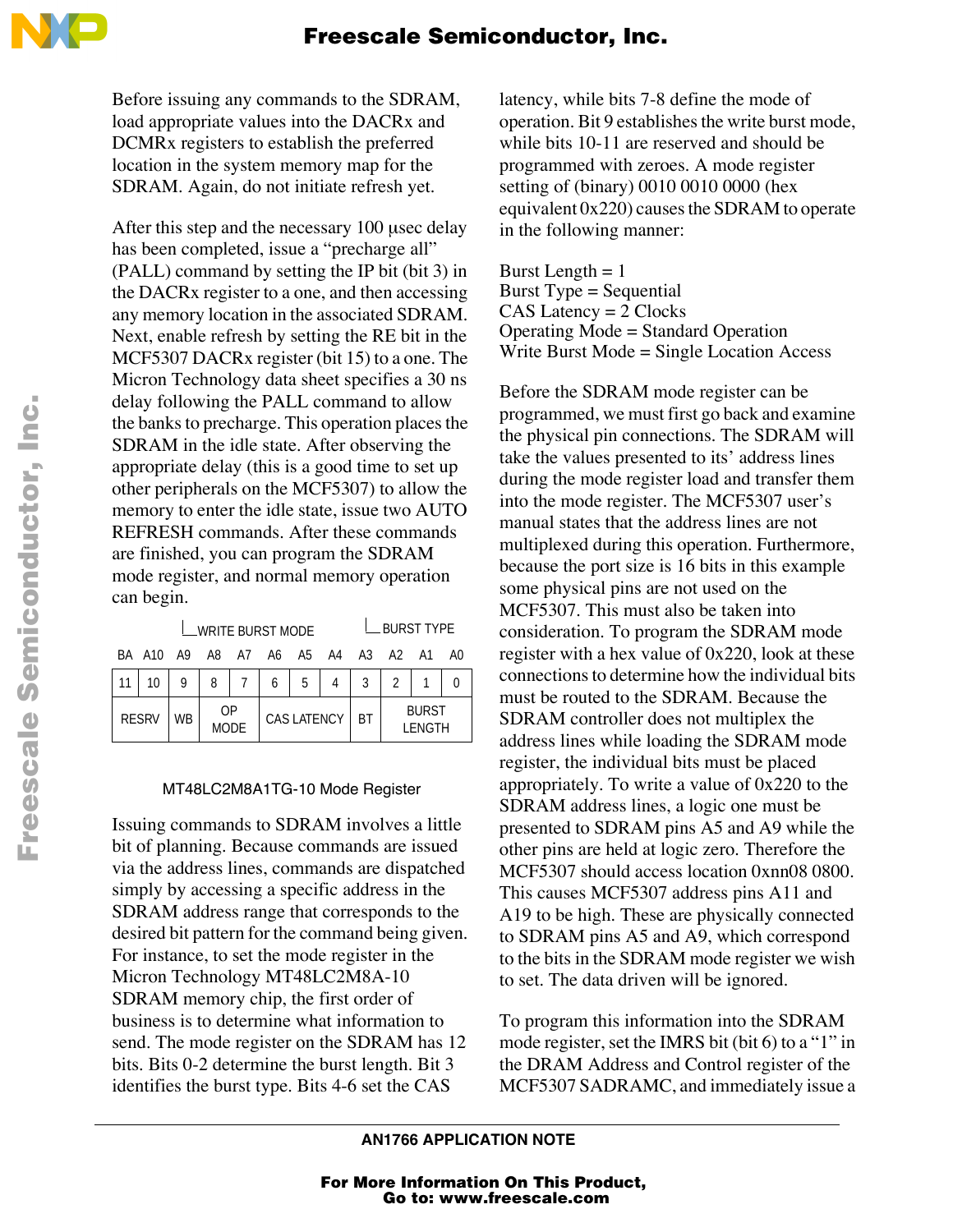

write to address 0xnn08 0800 where the upper address bits "nn" are selected to force the access to occur in SDRAM space (as previously established by initializing the DACRx and DCMRx registers). The lower portion of the address is the value selected to cause proper programming of the SDRAM mode register. The MCF5307 SADRAMC will then run a command cycle and load the SDRAM mode register with the proper pattern.

In some instances the address used to program the SDRAM mode register may fall outside of the memory map for the SDRAM. When this happens, the write cycle to program the mode register will not cause an SDRAM access to occur, and the register will not be programmed. In this case the base address of the SDRAM must be temporarily changed via the DACRx and DMRx registers to force the required address to hit in the SDRAM space. After the mode register is successfully programmed, the base address may be set to its desired value.

# **EXAMPLE 2**

### **TEXAS INSTRUMENTS TMS664814-10**

The TI part can also operate on a 66 MHz bus, so it will easily satisfy the 45 MHz bus timing requirements of the MCF5307. It is organized as 2 MBytes X 8-bits in each of four banks. Fourteen address pins (named A13-A0)—nine of which are multiplexed with column addresses—provide the addressing capability. Address pins A12 and A13 are used as the bankselect pins. For this example, assume a 32-bitwide port using four memory chips. This will give 8M longwords of SDRAM, or 32 MBytes. It is an important concept to distinguish between the two physical banks supported by the MCF5307 SDRAM controller and the multiple banks that can exist on SDRAM chips. The two banks allowed by the SADRAMC permit the use of different speeds and/or port sizes in the overall memory system.

The interface from the MCF5307 to the SDRAM uses 14 pins as mentioned previously. Because the port size is 32 bits wide, the starting address pin on the MCF5307 is A15. The combined number of address signals is 23 (14 row plus 9 column).

| <b>SDRAM</b>   | MCF5307         | <b>SDRAM</b><br><b>ROW</b> | <b>SDRAM</b><br><b>COLUMN</b> |
|----------------|-----------------|----------------------------|-------------------------------|
| A0             | A15             | A <sub>15</sub>            | A02                           |
| A1             | A14             | A14                        | A03                           |
| A2             | A13             | A13                        | A04                           |
| A <sub>3</sub> | A12             | A12                        | A05                           |
| A4             | A11             | A11                        | A06                           |
| A <sub>5</sub> | A <sub>10</sub> | A <sub>10</sub>            | A07                           |
| A6             | A09             | A09                        | A08                           |
| A7             | A17             | A17                        | A16                           |
| A <sub>8</sub> | A19             | A19                        | A18                           |
| A9             | A20             | A20                        |                               |
| A10            | A21             | A21                        |                               |
| A11            | A22             | A22                        |                               |
| A12            | A23             | BS <sub>1</sub>            |                               |
| A13            | A24             | BS <sub>0</sub>            |                               |

#### **EXAMPLE 2: ADDRESS PIN CONNECTIONS.**

Notice that address signals A0 and A1 do not appear in the row/column address tables. Bytes and words are not directly accessible via the address signals. This level of granularity is controlled by the SDRAM DQM signals. Initialization of the SDRAM will be similar to what was described in the first example. There are two Bank Select signals because the Texas Instruments device has four banks on each SDRAM chip. The TI naming convention for these is BS0 and BS1. These perform in the same fashion as the BA signal on the Micron Technologies part. The Micron device had just two banks per chip and therefore required only a single signal for bank selection.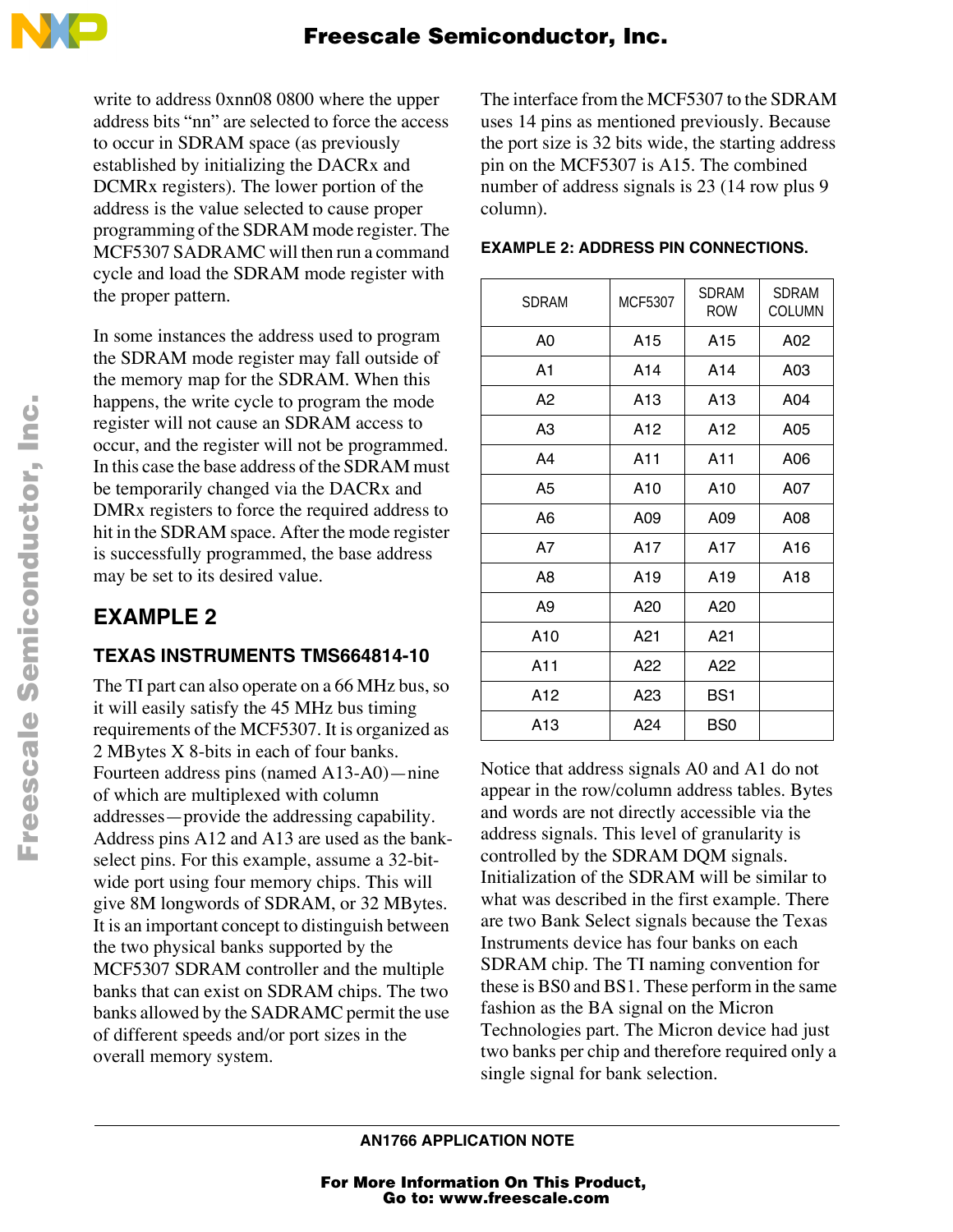

### **SPECIAL CONSIDERATIONS**

It is important to be aware of the design assumptions that are built in to the controller. As part of the design process, certain parameters must be constrained in order to produce an efficient and reliable controller. These determine how the controller will operate in specific circumstances. Some of these conditions are listed below:

*RESET State -* Following a reset of the MCF5307 processor the SADRAMC is disabled. It must be initialized before operation can begin.

*Fixed Page Size* - The controller on the MCF5307 is hard-configured for a 512-byte page (column) size. Should memories with larger page sizes be used, the controller will treat any access outside of a 512-byte boundary as a new page. As such, it will "close" the current page and issue a new row address for the new page.

*No Mixed Memory Types* - The default (out of RESET) mode of operation for the MCF5307 assumes asynchronous DRAMs. This default can be changed by setting the SO bit (bit 15) to a "1" in the DRAM Control Register on the MCF5307. Once synchronous operation is set, it cannot be reversed except by resetting the MCF5307. Both banks will operate in the selected mode. Mixing asynchronous and synchronous DRAMs is not allowed. Each bank can contain a unique configuration of SDRAM. That is, the speeds, port widths, etc. may be different in each of the two banks.

*External Master Multiplexing* - While the MCF5307 SADRAMC will respond to SDRAM accesses by alternate bus masters, it will not drive the address lines to provide address multiplexing when this occurs. The controller will drive the appropriate control signals only. Addresses must, in this case, be externally multiplexed if required.

*Bursting* - Many SDRAMS can burst data in various amounts; however, the controller on the MCF5307 does not support this feature. The controller will instead conduct all accesses by directly controlling the address lines. Therefore, if variable-length bursting is available on the chosen SDRAM, the burst option must not be enabled, or the burst length must be set to one. This was done in the setting of the Mode Register in the first example.

*EDGESEL* - The synchronous edge-select input pin on the MCF5307 can provide additional output hold time for the SDRAM control signals. The usual mode of operation is to use a buffer that slightly delays the BCLKO signal. This delayed signal is then routed to the SDRAM and back to the EDGESEL pin on the MCF5307. This will have the effect of holding the signals to the SDRAM by the amount of buffer and line delay, which helps to ensure that data are held beyond the falling edge of the SDRAM clock input signal. This is a useful feature with regard to meeting memory system timing requirements on high-frequency buses.

*Asymmetrical Memory Devices -* When asymmetrical memory devices are used (i.e. the memory chips have more row addresses than column addresses), the additional row addresses will be connected by using sequential MCF5307 pins until done. That is, physical pins will not be skipped. Additionally, for 32 bit ports with only eight column addresses, or 8-bit ports with just nine columns, MCF5307 pin A18 can be used to provide SDRAM row address 18 even though it is noted for 16-bit port use only. Likewise for 16-bit ports with eight column address signals, MCF5307 address pin 17 may be used to provide SDRAM row address 17.